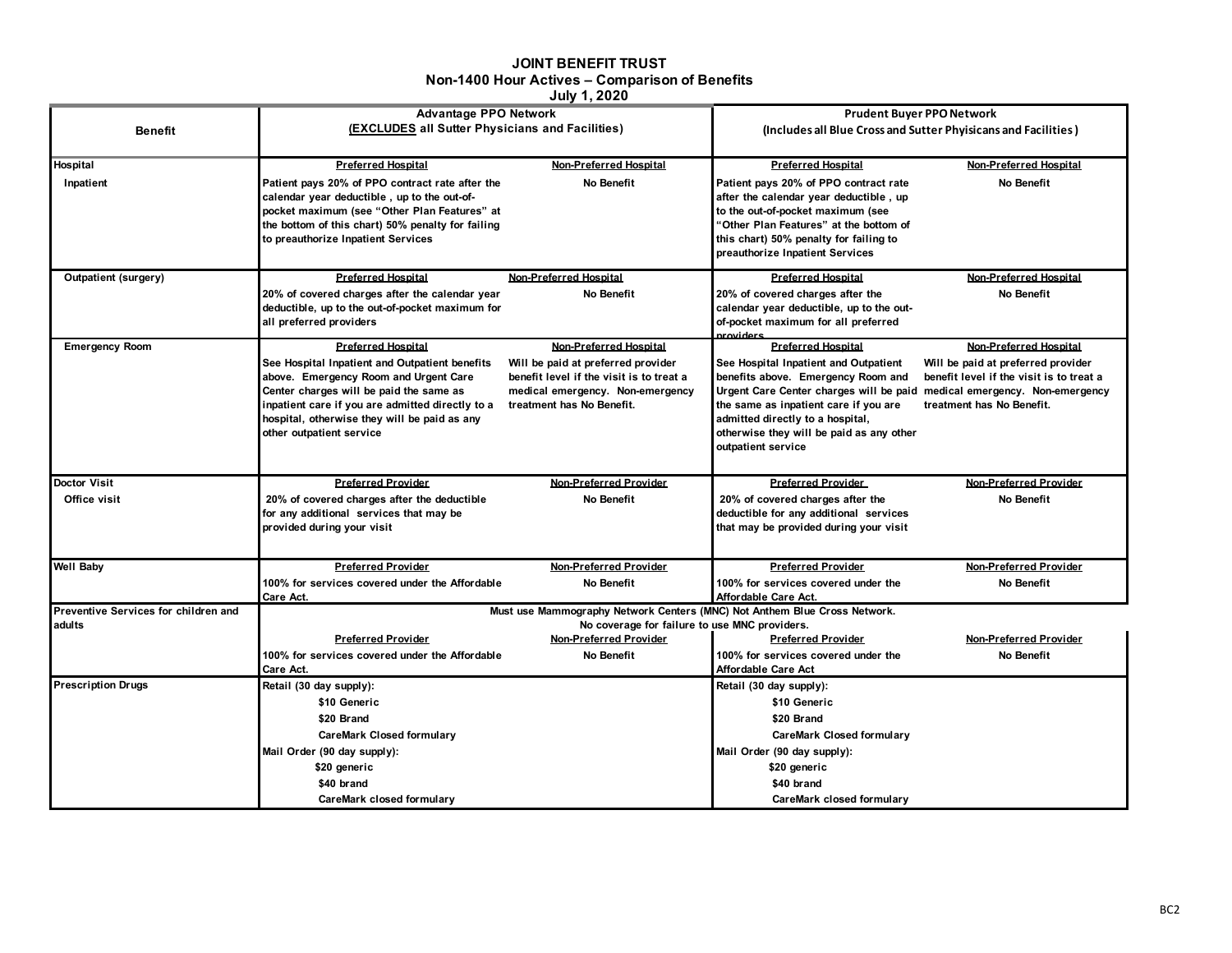| <b>Benefit</b>                       | <b>Advantage PPO Network</b>                                                                                               |                        | <b>Prudent Buyer PPO Network</b>                                                                                              |                                                                |  |
|--------------------------------------|----------------------------------------------------------------------------------------------------------------------------|------------------------|-------------------------------------------------------------------------------------------------------------------------------|----------------------------------------------------------------|--|
|                                      | (EXCLUDES all Sutter Physicians and Facilities)                                                                            |                        |                                                                                                                               | (Includes all Blue Cross and Sutter Phyisicans and Facilities) |  |
| Surgeon/Anesthesiologist             | <b>Preferred Provider</b>                                                                                                  | Non-Preferred Provider | <b>Preferred Provider</b>                                                                                                     | Non-Preferred Provider                                         |  |
| (for surgery)                        | 20% of covered charges after the deductible                                                                                | No Benefit             | 20% of covered charges after the<br>deductible                                                                                | No Benefit                                                     |  |
| Laboratory/X-rays                    | <b>Preferred Provider</b>                                                                                                  | Non-Preferred Provider | <b>Preferred Provider</b>                                                                                                     | Non-Preferred Provider                                         |  |
|                                      | 20% of covered charges after the deductible                                                                                | No Benefit             | 20% of covered charges after the<br>deductible                                                                                | No Benefit                                                     |  |
| Radiation/Chemotherapy               | <b>Preferred Provider</b>                                                                                                  | Non-Preferred Provider | <b>Preferred Provider</b>                                                                                                     | Non-Preferred Provider                                         |  |
|                                      | 20% of covered charges after the deductible                                                                                | No Benefit             | 20% of covered charges after the<br>deductible                                                                                | No Benefit                                                     |  |
| Physical/Speech/Occupational Therapy | <b>Preferred Provider</b>                                                                                                  | Non-Preferred Provider | <b>Preferred Provider</b>                                                                                                     | Non-Preferred Provider                                         |  |
|                                      | 20% of covered charges after the deductible                                                                                | No Benefit             | 20% of covered charges after the<br>deductible                                                                                | No Benefit                                                     |  |
| <b>Supplies</b>                      | <b>Preferred Provider</b>                                                                                                  | Non-Preferred Provider | <b>Preferred Provider</b>                                                                                                     | Non-Preferred Provider                                         |  |
| Durable Medical Equipment (DME)      | 20% of covered charges after the deductible                                                                                | No Benefit             | 20% of covered charges after the<br>deductible                                                                                | No Benefit                                                     |  |
| <b>Prosthetic Devices:</b>           | <b>Preferred Provider</b>                                                                                                  | Non-Preferred Provider | <b>Preferred Provider</b>                                                                                                     | Non-Preferred Provider                                         |  |
| <b>Surgically implanted</b><br>Other | 20% of covered charges after the deductible                                                                                | No Benefit             | 20% of covered charges after the<br>deductible                                                                                | No Benefit                                                     |  |
| Orthotic devices                     | Not covered                                                                                                                |                        | Not covered                                                                                                                   |                                                                |  |
| Mental Health:                       | <b>Preferred Provider</b>                                                                                                  | Non-Preferred Provider | <b>Preferred Provider</b>                                                                                                     | Non-Preferred Provider                                         |  |
|                                      | 20% of covered charges after the deductible.<br>50% penalty for failing to preauthorize elective<br>mental health services | No Benefit             | 20% of covered charges after the<br>deductible. 50% penalty for failing to<br>preauthorize elective mental health<br>services | No Benefit                                                     |  |
| Chiropractic                         | <b>Preferred Provider</b>                                                                                                  | Non-Preferred Provider | <b>Preferred Provider</b>                                                                                                     | Non-Preferred Provider                                         |  |
|                                      | 20% of covered charges after the deductible.<br>Max allowable per visit:\$50.00                                            | No Benefit             | 20% of covered charges after the<br>deductible. Max allowable per<br>visit:\$50.00                                            | No Benefit                                                     |  |
|                                      | \$680 maximum benefit per calendar year for all chiropractic                                                               |                        | \$680 maximum benefit per calendar year for all chiropractic                                                                  |                                                                |  |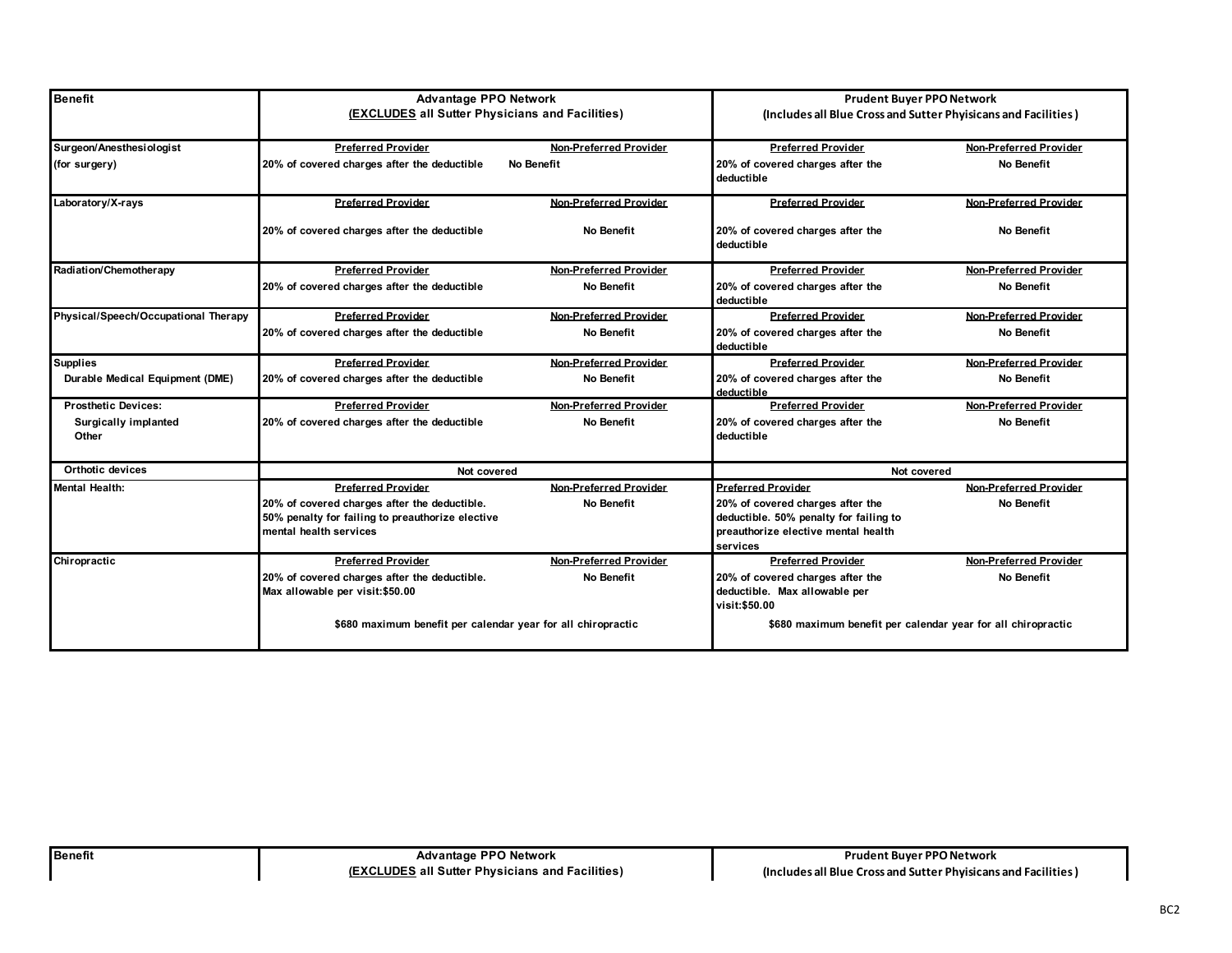| Not Applicable                                                                                                                                                                                |                           | Not Applicable                                                                                                                                                                                |                           |
|-----------------------------------------------------------------------------------------------------------------------------------------------------------------------------------------------|---------------------------|-----------------------------------------------------------------------------------------------------------------------------------------------------------------------------------------------|---------------------------|
|                                                                                                                                                                                               |                           |                                                                                                                                                                                               |                           |
|                                                                                                                                                                                               |                           |                                                                                                                                                                                               | Non-Preferred Provider    |
| \$300 per individual                                                                                                                                                                          |                           | \$300 per individual                                                                                                                                                                          |                           |
| \$750 per family                                                                                                                                                                              |                           | \$750 per family                                                                                                                                                                              |                           |
|                                                                                                                                                                                               |                           |                                                                                                                                                                                               |                           |
| \$3,000 per individual                                                                                                                                                                        |                           | \$3,000 per individual                                                                                                                                                                        |                           |
| \$6,000 per family                                                                                                                                                                            |                           | \$6,000 per family                                                                                                                                                                            |                           |
|                                                                                                                                                                                               |                           |                                                                                                                                                                                               |                           |
| Preferred Provider Network is Anthem Blue Cross Advantage PPO. To access Anthem<br>Blue Cross Network for a directory of preferred providers in your area follow<br>instructions on back page |                           | Preferred Provider Network is Anthem Blue Cross Prudent Buyer. To access<br>Anthem Blue Cross Network for a directory of preferred providers in your area<br>follow instructions on back page |                           |
| Sutter facilities and providers are NOT covered under the<br><b>Advantage Plan</b>                                                                                                            |                           | Sutter facilities are covered but the monthly co-contribution<br>is \$115.00 higher                                                                                                           |                           |
|                                                                                                                                                                                               | <b>Preferred Provider</b> | Non-Preferred Provider                                                                                                                                                                        | <b>Preferred Provider</b> |

This summary chart is provided to facilitate comparison only. Refer to JBT Non-1400 Hour Employee Summary Plan Description for exclusions, limitations, and exact term conditions.

**(See Over for Instructions on Locating an Anthem Blue Cross Preferred Provider in Your Area)** 

**Quick, Easy Way to Find Indemnity Plan Preferred Providers**